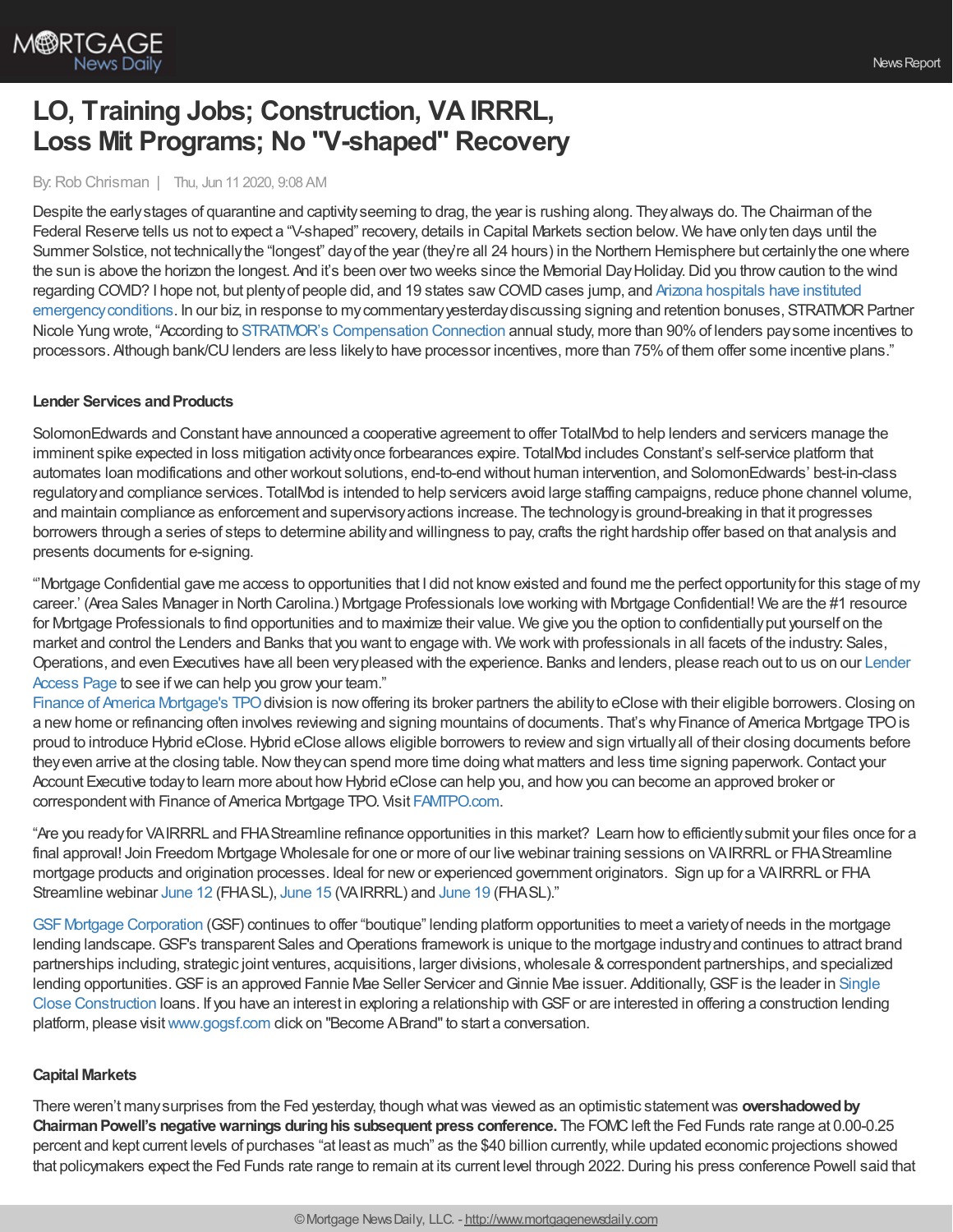

yield curve control policywas discussed, but no changes were formallyannounced and whether itwould help "remains an open question." Additionally, Powell committed the central bank to using all of its tools to help the economy recover, and said that while May's jobs data were unexpectedlypositive,"it's a long road." Markets took his negative comments to heart, and Treasuries and MBSrallied.

The Fed's updated economic projections call for a 6.5 percent contraction in 2020GDP, followed by5.0 percent growth in 2021.Core PCE inflation is expected to remain belowthe Fed's 2.0 percent target through 2022. MBAChief EconomistDr. Fratantoni weighed in on monetary policy and the economy following the FOMC statement release, saying "Employment remains 13 percent below where the labor market was in February. (The) announcement from the Federal Reserve is aligned with this reading of the economy: we might be getting better, butwe are still far awayfrom full employment,with risks ahead from a second wave of the pandemic and huge economic uncertainties. **Monetarypolicymakerswill therefore keeprates low for years toensure a fullrecovery.** With mortgage rates near recordlows, (Fed purchases have) enabled a robust rebound in purchase market activity and a sustained refinance wave, which is saving homeowners money that can be used to support other spending, thereby benefiting the broader economy."

The Desk also had an announcement: Effective June 11, 2020, the Federal Open Market Committee (FOMC) directed the Open Market Trading Desk (the Desk) at the Federal Reserve Bank of New York to increase the System Open Market Account (SOMA) holdings of Treasurysecurities, agencymortgage-backed securities (MBS), and agencycommercial mortgage-backed securities (CMBS) at least at the current pace to sustain the smooth functioning of markets for these securities, therebyfostering effective transmission of monetarypolicyto broader financial conditions. The Desk plans to continue to increase SOMA holdings of Treasury securities at the current pace, which is the equivalent of approximately\$80 billion per month. Treasurypurchases will be conducted on a monthlybasis, starting with the period from mid-June to mid-July, and will continue to be conducted across a range of maturities and securitytypes. The Deskwill continue to roll over at auction all principal payments from SOMAholdings of maturing Treasurysecurities.

Similarly, the Desk plans to continue to increase SOMA holdings of agency MBS at the current pace, which is the equivalent of approximately \$40 billion per month. (Non-QM, jumbo, and any non-Agency MBS are not included, and never have been.) Agency MBS purchases will be conducted on a monthlybasis, starting with the period from mid-June to mid-July. Total purchases during this monthlyperiod are expected to be approximately \$96 billion, which includes approximately \$56 billion in purchases to reinvest principal payments from existing SOMA holdings of agency debt and agency MBS anticipated to be received in the month of June. Agency MBS purchases will continue to generally be concentrated in recentlyproduced coupons in 30-year and 15-year fixed rate agencyMBSin the To-Be-Announced (TBA) market.

Today's economic calendar is alreadyunderwaywith a quartet of releases. Initial jobless claims for the week ending June 6 (1.54 million, - 355k, about as expected), continued claims for the week ending May31 (20.929 million, up slightlyfrom forecasts), MayProducer Prices (+.4 percent), and MayCore PPI (-.1 percent). Later todaybrings \$19 billion 30-year Treasurybond reopening results.**Andthe NYFedwill conduct twoFedTrade purchase operations totalingupto\$4.575 billion**starting with \$1.575 billion UMBS15 2 percent and 2.5 percent followed by \$2.97 billion UMBS30 2 percent through 3 percent. The Desk will also report on MBS purchases for the week ending June 3. We begin today with Agency MBS prices up/higher a few ticks and the 10-year yielding .68 after closing yesterday at 0.75 percent.

## **Employment**

Are you searching for a career in the Mortgage industry? Join [Caliber](https://www.joincalibernow.com/) Home Loans, where customers receive "best-in-class" service and employees fulfill Caliber's mission of making the dream of homeownership a reality.Driven bystrong growth in purchase applications of 25% year over year June, Caliber is expanding its Retail Operations team with employment opportunities in Florida, Virginia, Indiana, New Jersey, Texas, and Washington.Open positions include roles such as Closer, Funder, and Processor as well as remote Underwriter positions.Caliber Retail has built momentum in 2020, hiring an additional \$1.4Bin volume through April.Caliber is one of the nation's fastest-growing, responsible mortgage lenders, and our talented employees are elevating us to the top of our industry. Act now for a chance to be on the winning team; Team Caliber! Contact Brian Miller for immediate consideration today!

"Success [Mortgage](https://www.successmortgagepartners.com/) Partners is growing at an exponential rate! We are licensed in 30 states and have multiple openings! If you are a talented and experienced processor, loan officer assistant, underwriter or interested in a salaried loan officer position,we want to hear from you! We are looking to growour familyof mortgage [professionals](https://www.successmortgagepartners.com/join-our-team/) and make our companyeven better. Success Mortgage Partners has continued to successfullygrowour organization because of our amazing sales team, exceptional team members, core values, culture, and leadership. We have grown strategicallyyear after year with projections at \$2 billion this year. If you are looking to join a companywhere you are valued, heard, given opportunities to advance, and treated as a partner, send your resume to Allison Johnston,CMB, President. Success is what we are about, Mortgages is what we do, and Partners is how we treat everyone."

Aprofitable,well-capitalized, regional full-service independent retail mortgage banker is looking for an established Regional Production Manager to help create and develop mortgage origination branch opportunities in the midwestern part of the country,Colorado, Arizona, Kansas, and New Mexico markets. "We are searching for an outstanding talent and proven retail sales leader with a demonstrated track